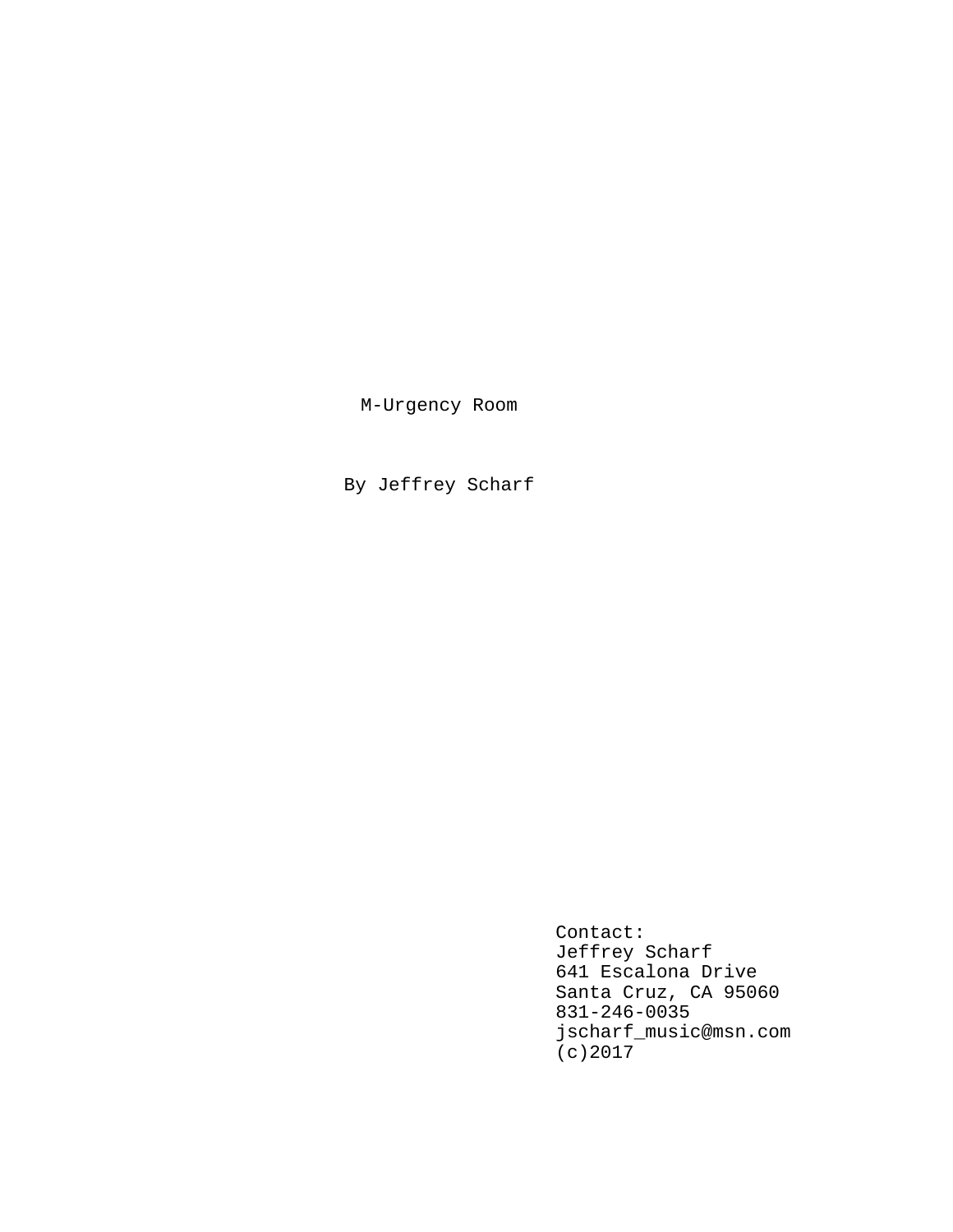# **CAST OF CHARACTERS**

A RECEPTIONIST

# A BICYCLIST

# PLACE: THE WAITING ROOM OF LAUREL STREET URGENT CARE

# TIME: THE PRESENT

An injured bicyclist tries to obtain medical treatment, American style.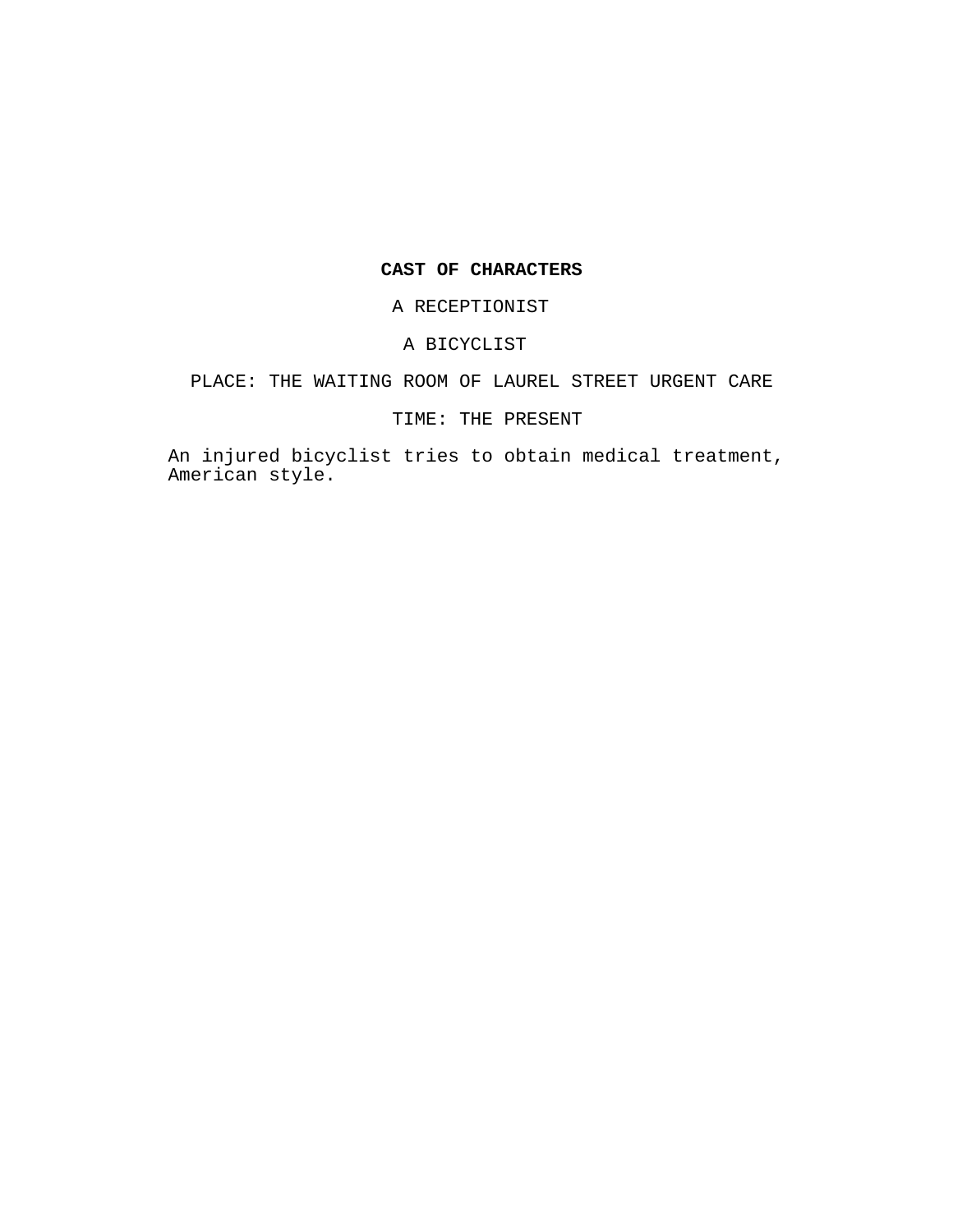# ACT I

# SCENE 1

The waiting room of Laurel Street Urgent Care. The room is furnished with the usual chairs, tables and magazines. A RECEPTIONIST sits behind a counter or desk. Items within reach include a clipboard with paper and pen; a device indicating "customer number 63" is being served; a way for patients to take a number; a telephone; and a loose-leaf binder. The RECEPTIONIST shuffles papers. A BICYCLIST wearing a yellow vest, helmet and fingerless gloves enters. His clothes are slightly torn. His shin and elbow are bloody. HE holds his left forearm gingerly in his right hand. HE approaches the desk.

### RECEPTIONIST

Welcome to Laurel Street Urgent Care. How may we provide award-winning medical assistance today?

#### BICYCLIST

I was riding my bike when my wheel got stuck in a rut and I crashed. I was barely able to pedal over here.

# RECEPTIONIST

Laurel Street Urgent Care offers a wide variety of personalized services. But we do not repair bicycles.

## BICYCLIST

My bicycle is fine. The problem is my wrist. It might be broken. Do you have an X-ray machine?

## RECEPTIONIST

Laurel Street Urgent Care is fully equipped with the world's most advanced, up-to-date diagnostic systems.

## BICYCLIST

Perfect.

(waits but gets no response) May I see the doctor?

#### RECEPTIONIST

You'll have to take a number.

SHE points to the "Now Serving 63" indicator. The cyclist looks around the empty room.

### BICYCLIST

But there's nobody here.

### RECEPTIONIST

Sir, I realize you're upset about the damage to your bicycle -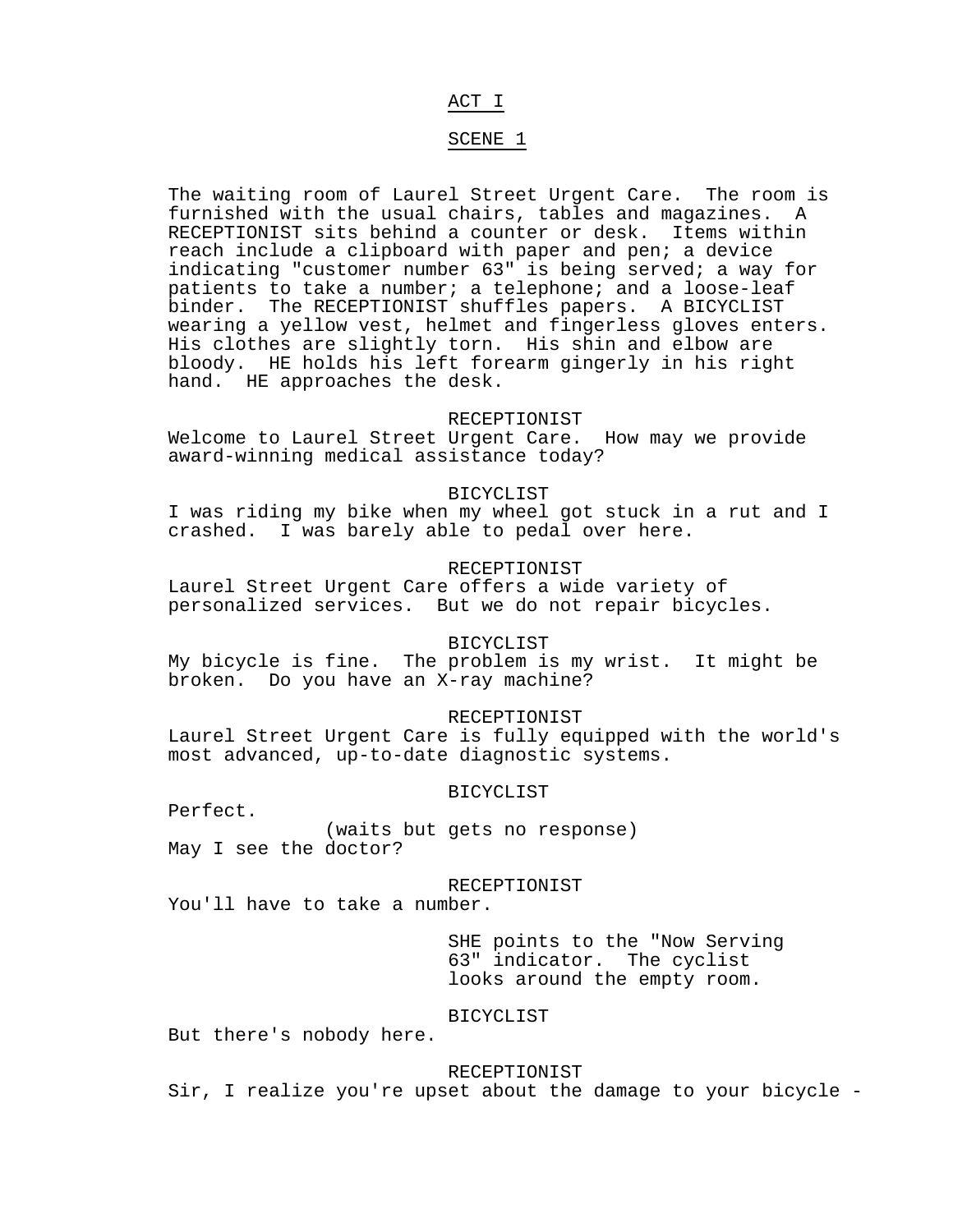#### BICYCLIST

I did not damage my bicycle -

#### RECEPTIONIST

But we cannot provide the second-to-none five-star care you deserve unless you follow our best in class procedures.

> The BICYCLIST takes a number. HE sits in the waiting area. The RECEPTIONIST shuffles papers. HE approaches the desk. SHE shoos him away. SHE flips the "Now serving" number to sixty-four.

RECEPTIONIST

Number sixty-four!

The BICYCLIST approaches again.

RECEPTIONIST

Do you have your Form 193427b?

# BICYCLIST

My what?

#### RECEPTIONIST

Your Form 193427b. (points to the clipboard) You should have filled it out while you were waiting.

#### BICYCLIST

Sorry.

RECEPTIONIST Now you'll have to go to the back of the line.

## BICYCLIST

There is no line.

RECEPTIONIST We cannot provide the second-to-none -

BICYCLIST - care I deserve if I do not follow procedures. (tries to pick up the clipboard) Ow. I can't fill this out. I'm left-handed.

### RECEPTIONIST

Laurel Street Urgent Care is an equal opportunity provider and does not discriminate by race, gender or manual orientation.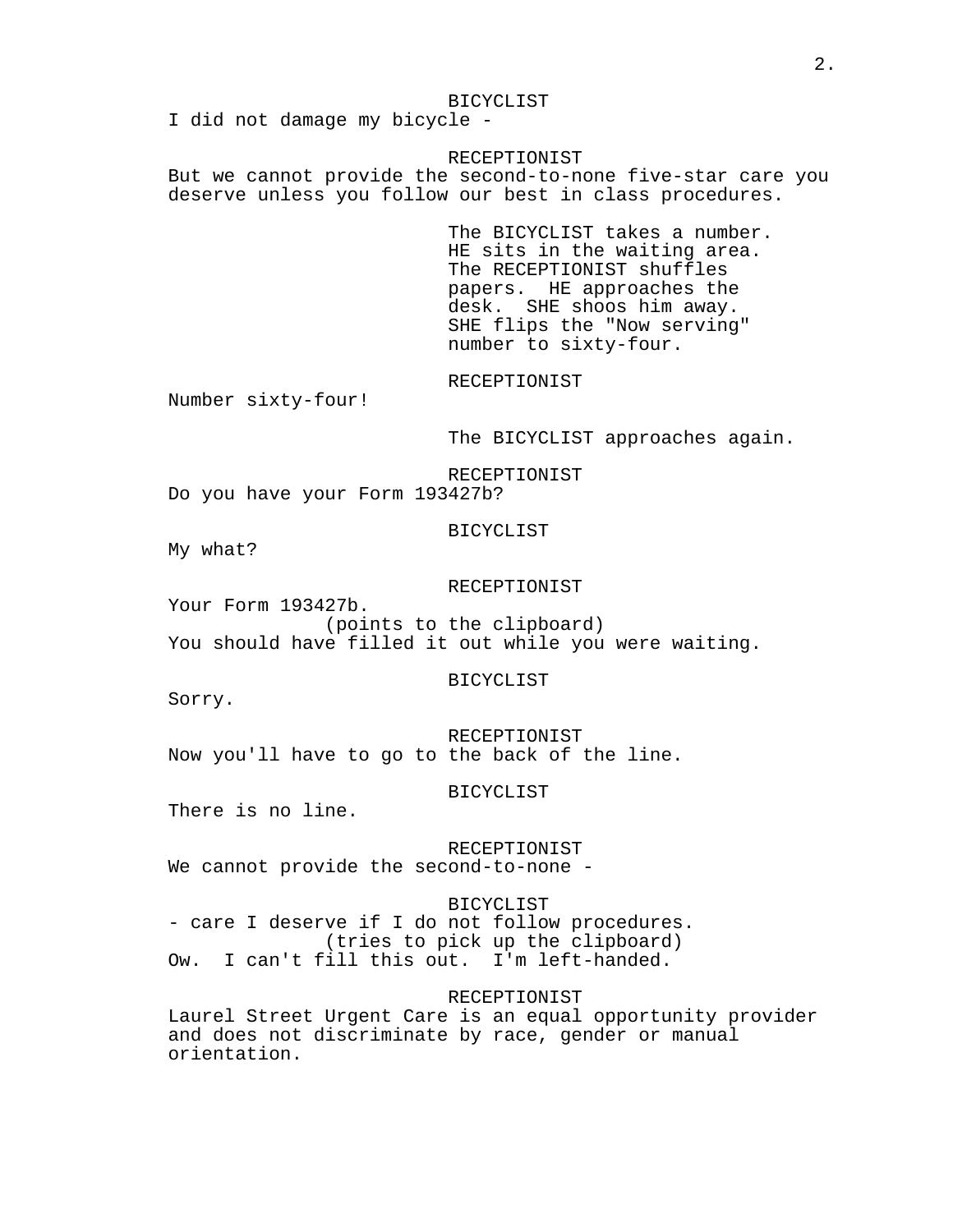BICYCLIST

I mean, my left hand hurts too much to write.

RECEPTIONIST

You have two hands, don't you?

# BICYCLIST

Of course.

#### RECEPTIONIST

Then this is your chance to learn a new skill. It's an illwind that blows no good. When stuck with lemons, make lemonade. Every cloud -

RECEPTIONIST/BICYLIST

- Has a silver lining.

# BICYCLIST

Okay, okay, I get it. But this is not going to be easy.

# RECEPTIONIST

For improving dexterity and motor skills, no one beats Laurel Street Physical Therapy with its innovative techniques and state of the art equipment. Would you like a referral?

### BICYCLIST

No. No, thanks. I can manage.

HE sits and fills out the form. When finished, HE approaches the desk.

RECEPTIONIST

Was your number called?

BICYCLIST

Yes. Number sixty-four.

RECEPTIONIST Number sixty-four has already been served. (turns the "Now serving" number to 65) Number sixty-five!

The BICYCLIST takes a number.

BICYCLIST

I'm number sixty-five.

RECEPTIONIST

My, my. Did you hurt yourself again? That's twice in one afternoon.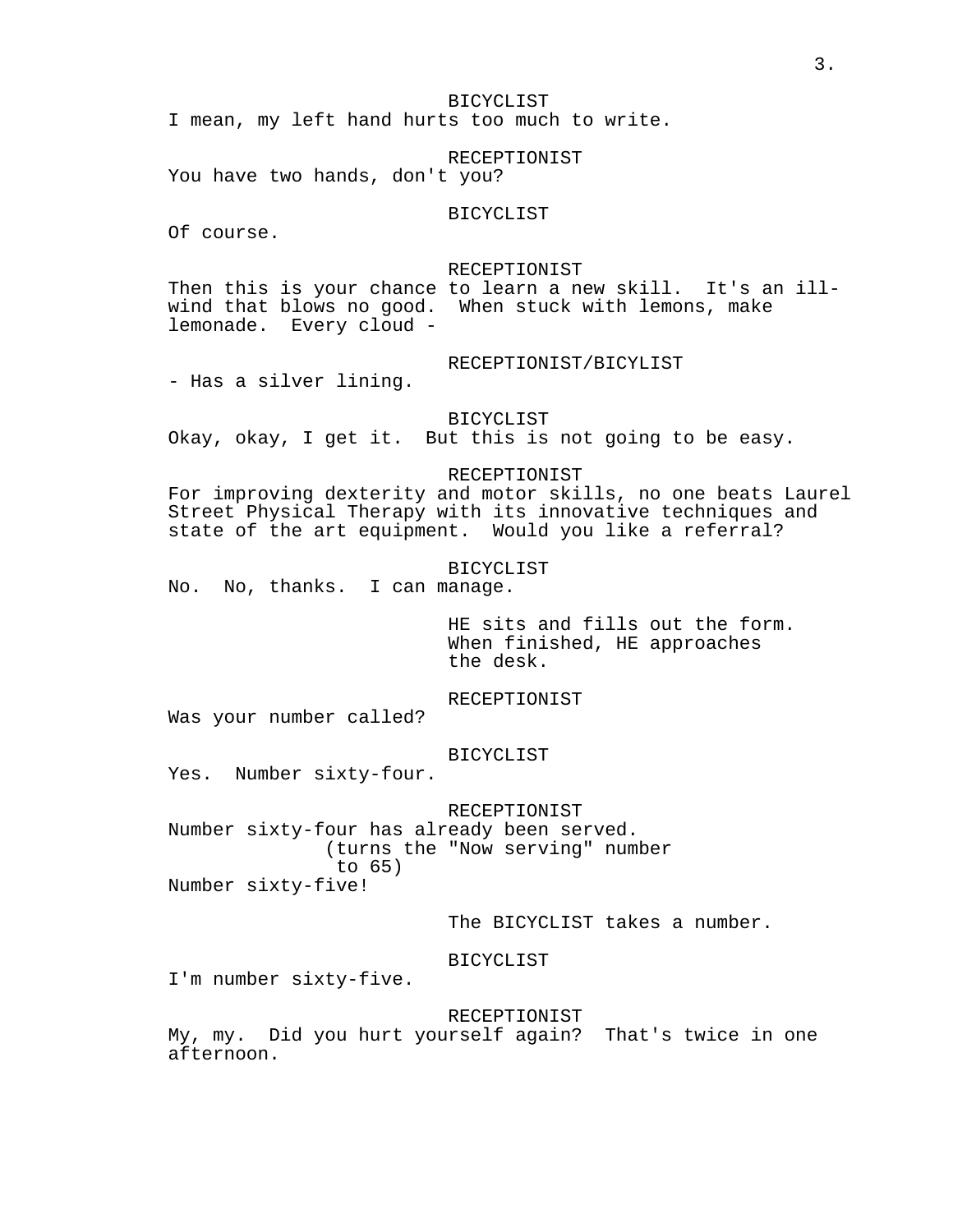BICYCLIST You sent me over there to fill out the form -

RECEPTIONIST We at Laurel Street Urgent Care -

BICYCLIST

- follow the finest protocols. May I see the doctor now?

RECEPTIONIST

I'll need to see a photo ID first.

BICYCLIST

I'm sorry. I don't have a photo ID.

RECEPTIONIST

Please, sir, you can't fool me. Everyone who is not trying to commit voter fraud has a photo ID.

BICYCLIST

Okay, yes, I have a photo ID. I just don't have it with me.

### RECEPTIONIST

A likely story. And, if you don't mind my saying so, not very smart. Suppose you got into an accident and needed immediate medical treatment and nobody knew who you were.

# BICYCLIST

I did get into an accident and I do need immediate medical treatment.

### RECEPTIONIST

See what I mean?

# BICYCLIST

May I please see the doctor?

RECEPTIONIST That depends. [beat] Do you have insurance?

BICYCLIST

Yes.

RECEPTIONIST

May I see your insurance card?

BICYCLIST

I don't have it with me.

#### RECEPTIONIST

That's not very smart, either. What if you were in an accident -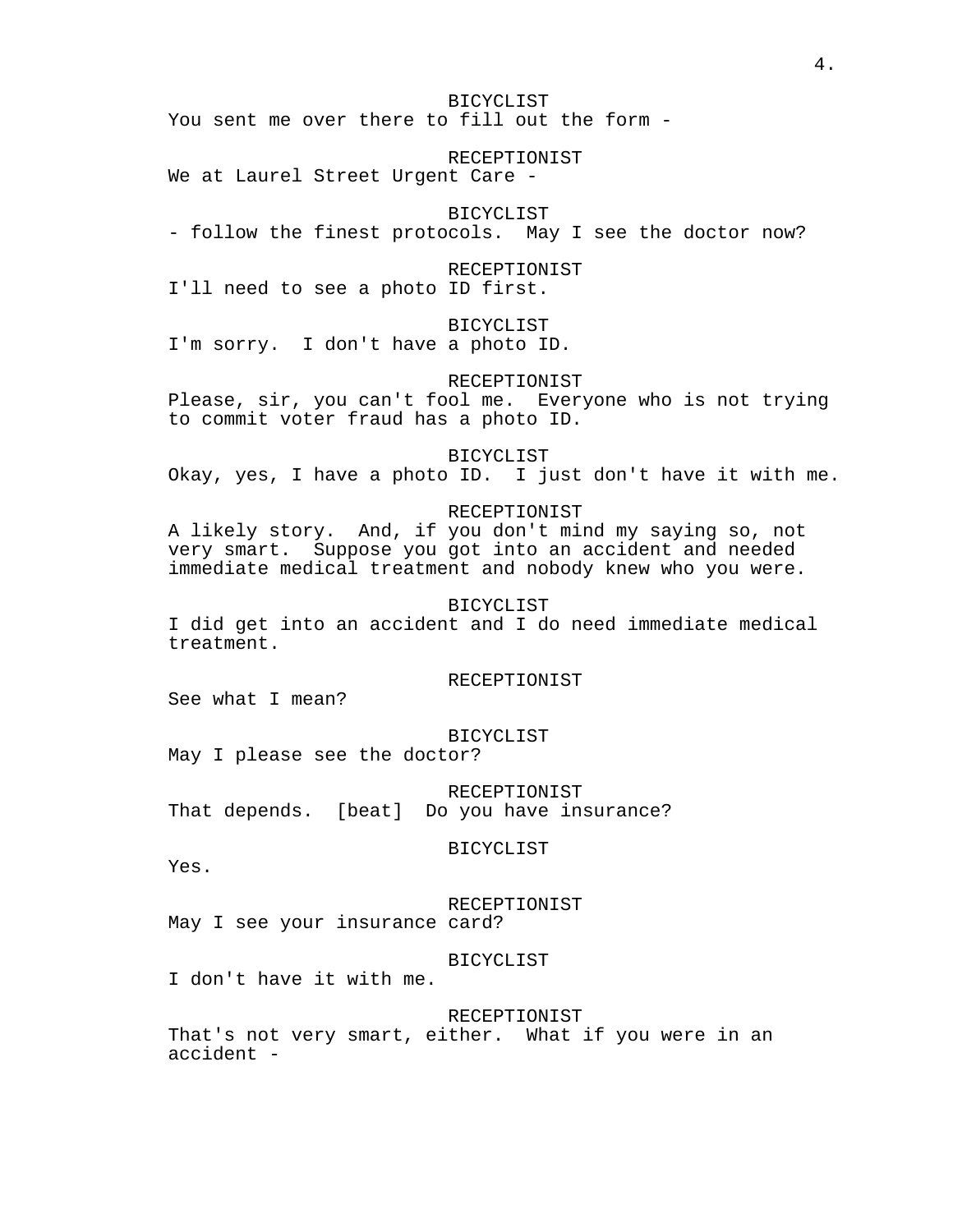RECEPTIONIST Sir, please remain calm. Do not make me call for sedation. BICYCLIST If that will get the doctor out here, go ahead. RECEPTIONIST We at Laurel Street Urgent Care take pride in our speedy, friendly service and efficient, helpful staff. BICYCLIST Please, Miss, Ms. Ma'am, I'm begging you. Tell me what to do and I'll do it. RECEPTIONIST Go home. BICYCLIST Go home? RECEPTIONIST Go home and get your ID and insurance card. BICYCLIST But that's dangerous. I already risked my life getting here. RECEPTIONIST You should have gone home first. BICYCLIST I stopped here because it's on my way home. RECEPTIONIST Laurel Street Urgent Care is conveniently located. BICYCLIST I thought emergency rooms had to treat everyone who walked through the door. RECEPTIONIST That is correct. BICYCLIST I walked through the door. RECEPTIONIST But you're one M short. BICYCLIST

BICYCLIST

I was in an accident!

What?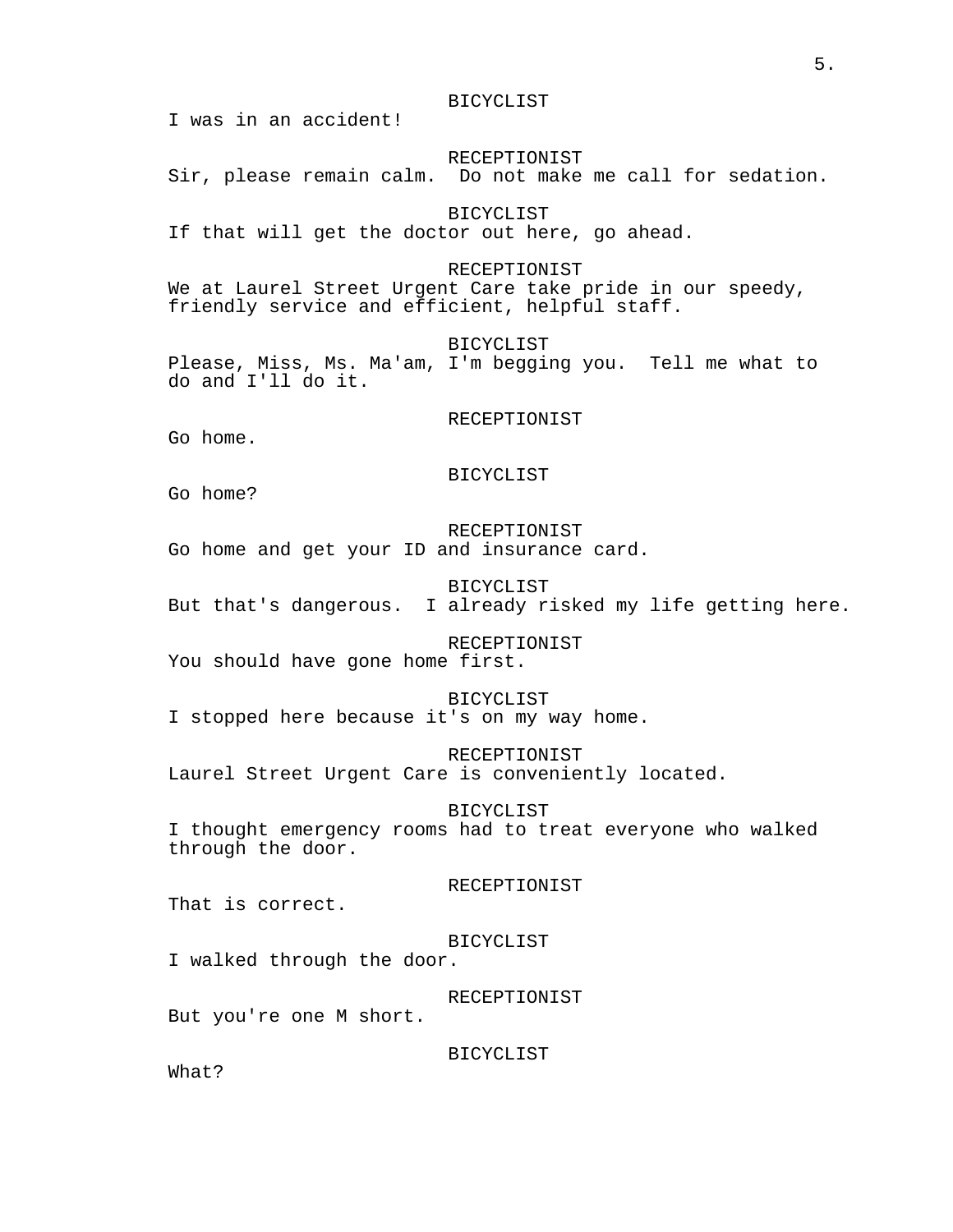RECEPTIONIST

You're one M short. This is not an M-urgency room. This is an urgency room. We are allowed to pick and choose our patients.

#### BICYCLIST

And how do you do that?

RECEPTIONIST

By determining whether and how much they can pay.

# BICYCLIST

In any civilized country, I would be in with the doctor by now.

#### RECEPTIONIST

This is not -

(uses her fingers as quotation marks) - "any" civilized country. This is the United States of America.

# BICYCLIST

I don't believe this.

# RECEPTIONIST

Don't worry, sir. We offer a free, no-obligation financial biopsy.

### BICYCLIST

Once I bicycle home to get my wallet.

RECEPTIONIST You don't have to bicycle home to get your wallet.

#### BICYCLIST

I don't?

RECEPTIONIST No. You could phone home and have someone get it for you.

BICYCLIST (hits his head with his palm) Phone home. Why didn't I think of that?

# RECEPTIONIST

Laurel Street Urgent Care specializes in innovative solutions to pressing medical needs.

BICYCLIST There is nobody home, you, you - Argh. (waves his papers) Save my place. I'll be back.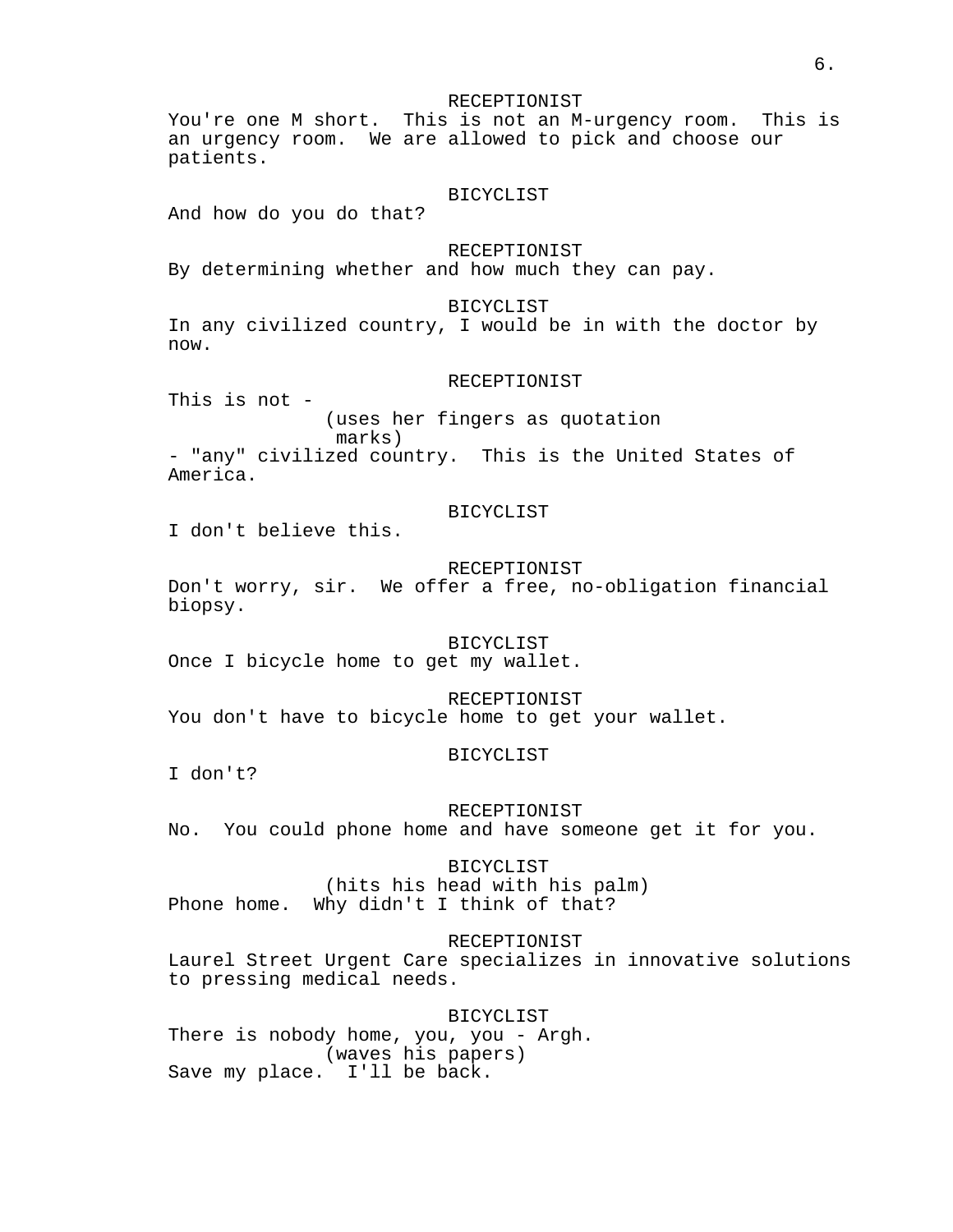The BICYCLIST exits. The RECEPTIONIST shuffles papers, files her nails and generally occupies herself while time passes. The lights may dim and come back up. The BICYCLIST returns flourishing his documentation.

### RECEPTIONIST

Welcome to Laurel Street Urgent Care. How may we - oh, it's you. That's a new record. Three injuries in one day.

BICYCLIST

Here's my photo ID, my insurance card, my Form 193427b and (takes a number) Number sixty-six.

> HE flips the "Now serving" number to 66 and hands over the papers.

# RECEPTIONIST

One moment, please.

The RECEPTIONIST leafs through a reference guide as SHE checks his documents.

# RECEPTIONIST

(ad lib with clucking sounds)

Uh-huh. Uh-huh. Oh, my. Not good. Not good at all. What a shame. Etc.

(to him)

I'm sorry. I'm afraid your insurance is no good here. You're not in our network.

# BICYCLIST

What does that mean?

### RECEPTIONIST

It means you may have to pay out of pocket for some or all of the costs of our forward-thinking gold-plated medical treatment.

### BICYCLIST

Pay how much out of pocket?

RECEPTIONIST

I don't have that information.

BICYCLIST Well, how much does it cost to see the doctor?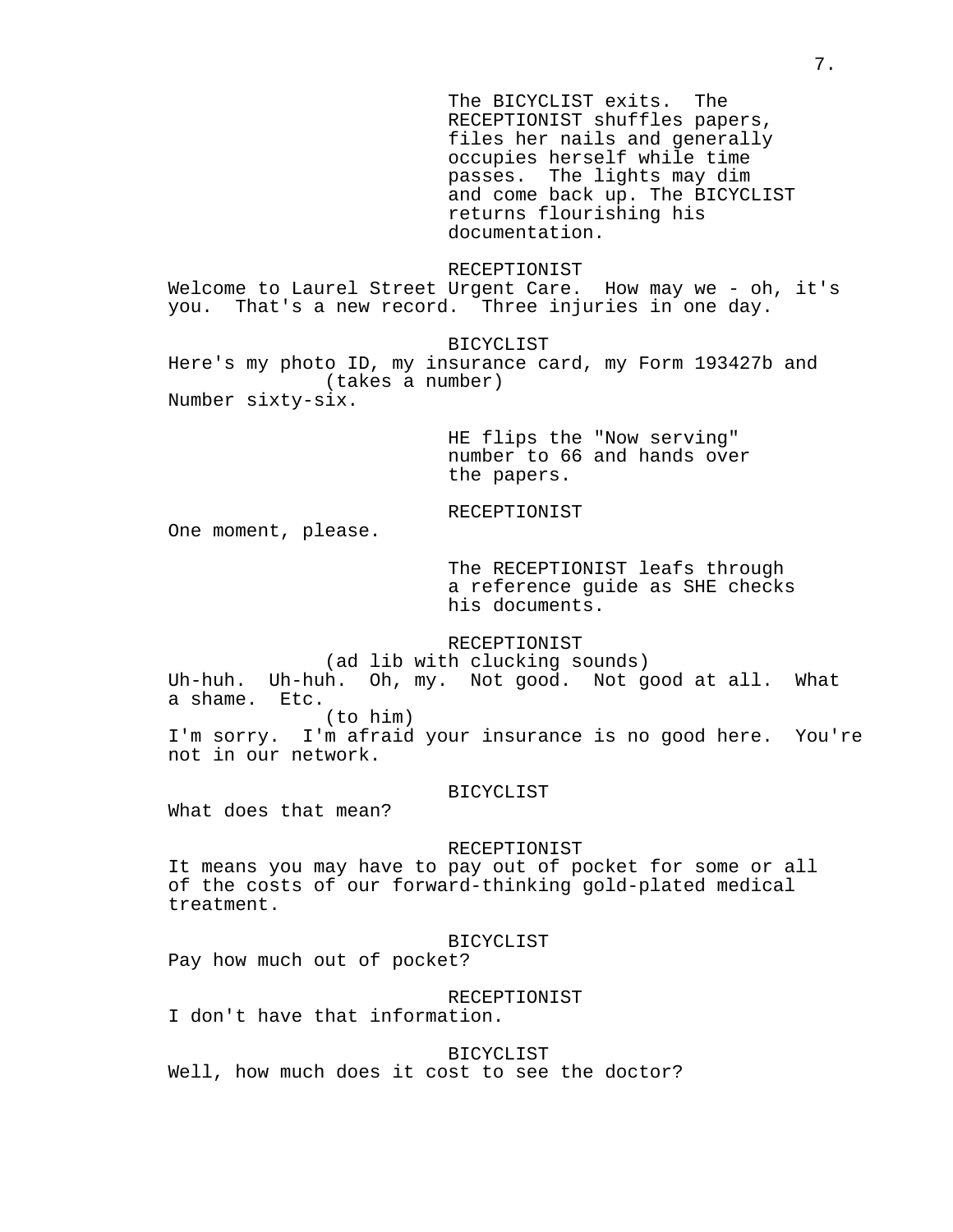I don't know.

# BICYCLIST

That's pretty basic, isn't it?

# RECEPTIONIST

I really couldn't say.

### BICYCLIST

How much for an X-ray? Ballpark. Two hundred dollars? Two thousand dollars? Two million dollars?

### RECEPTIONIST

Sir, we are not some McDonald's that puts menu prices on the wall and charges everybody the same amount. We are a medical office that uses one-hundred percent, only-in-America billing codes.

#### BICYCLIST

Somebody must know the prices.

# RECEPTIONIST

Our pleasant, modern facility is open twenty-four hours a day for all your medical urgencies. If you have reached us outside normal business hours - which you have - our central office is now closed.

# BICYCLIST

So if I stay here and get treated, you can charge whatever you want. I have no way of knowing beforehand and there's nothing I can do about it afterwards.

#### RECEPTIONIST

On the bright side, I do see that Doctors on Duty over on Ocean Street is in your network.

BICYCLIST

But Ocean Street is all the way across town.

# RECEPTIONIST

You should have thought of that before you got hurt.

#### BICYCLIST

Surely my insurance company would rather have me treated here where I'm safe rather than make me bicycle through miles of traffic.

#### RECEPTIONIST

You don't have to bicycle through traffic. It says here your insurance will pay for an ambulance.